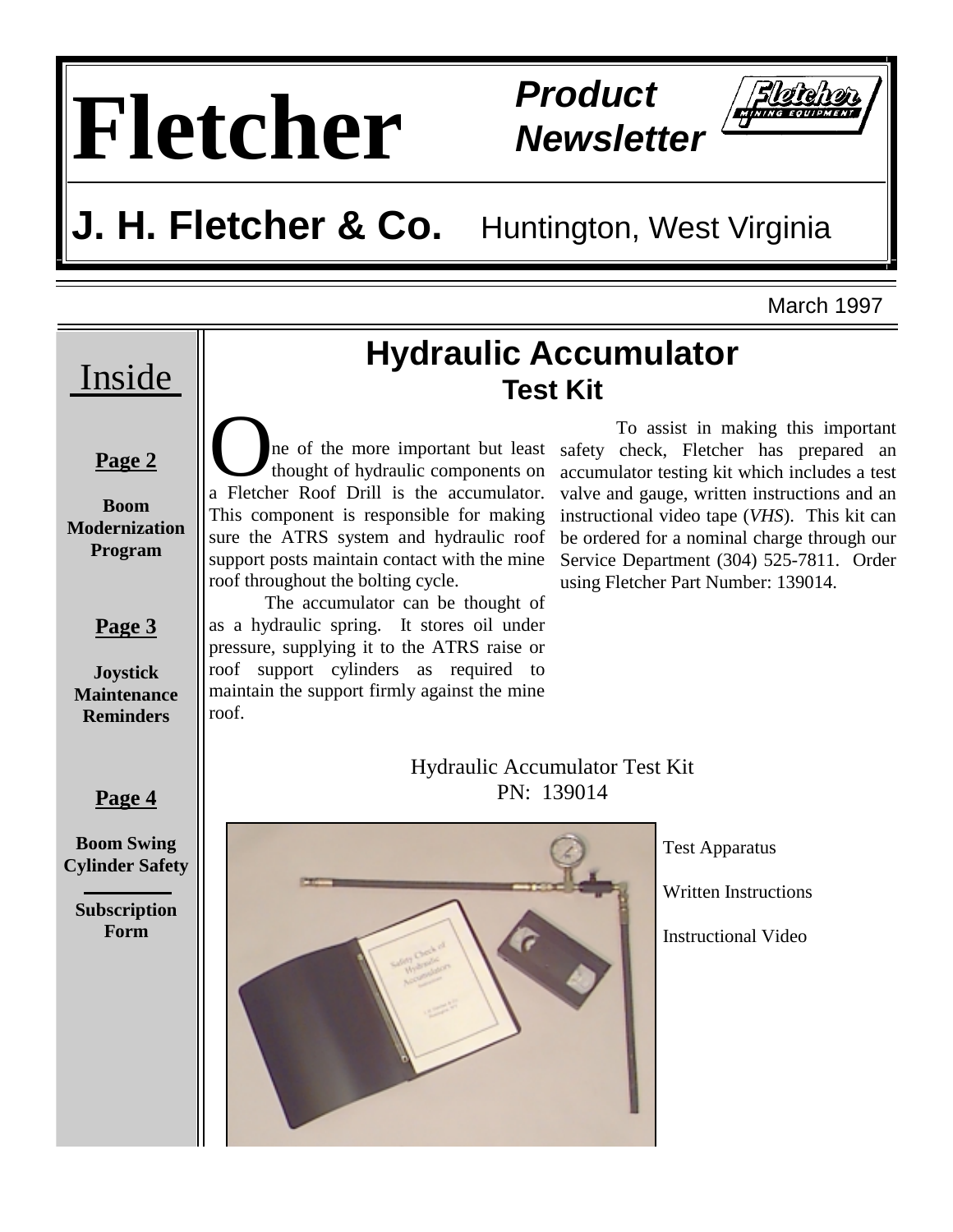# Boom Modernization Program

To assure that your Fletcher Roof Bolter continues to perform in an efficient and safe manner it is important that the working components of the machine are in top condition.

 Wear and tear can decrease the performance of the equipment. That's why Fletcher is offering customers a boom exchange program. The program will take your existing DDO or RRII drill booms and then modernize them to incorporate the latest design specifications. The boom are thoroughly examined and then components are rebuilt or replaced as necessary.

 When the booms are returned, reattachment is relatively simple procedure. The new hydraulic hoses will be the proper length and have the appropriate connectors.



 Fletcher has access to all of the parts, specifications, drawings, approvals and certifications needed to modernize the booms within six weeks of you order. In addition, you are assured that **all** of the



parts used in the rebuilding of your booms are genuine Fletcher Original Equipment Components. Fletcher also gives a written six month warranty on the equipment. Probably the most important reason to let J. H. Fletcher & Co. modernize your booms is Service. If you have a problem with your booms or the machine, you can have a Fletcher representative on your site to take care of the problem.

 Along with a six month written warranty on material and workmanship, Fletcher provides full service personnel to handle any problems that might develop with the modernized boom. If you need detailed information on the Boom Modernization and Exchange Program, contact Bill Ellis in the sales department.

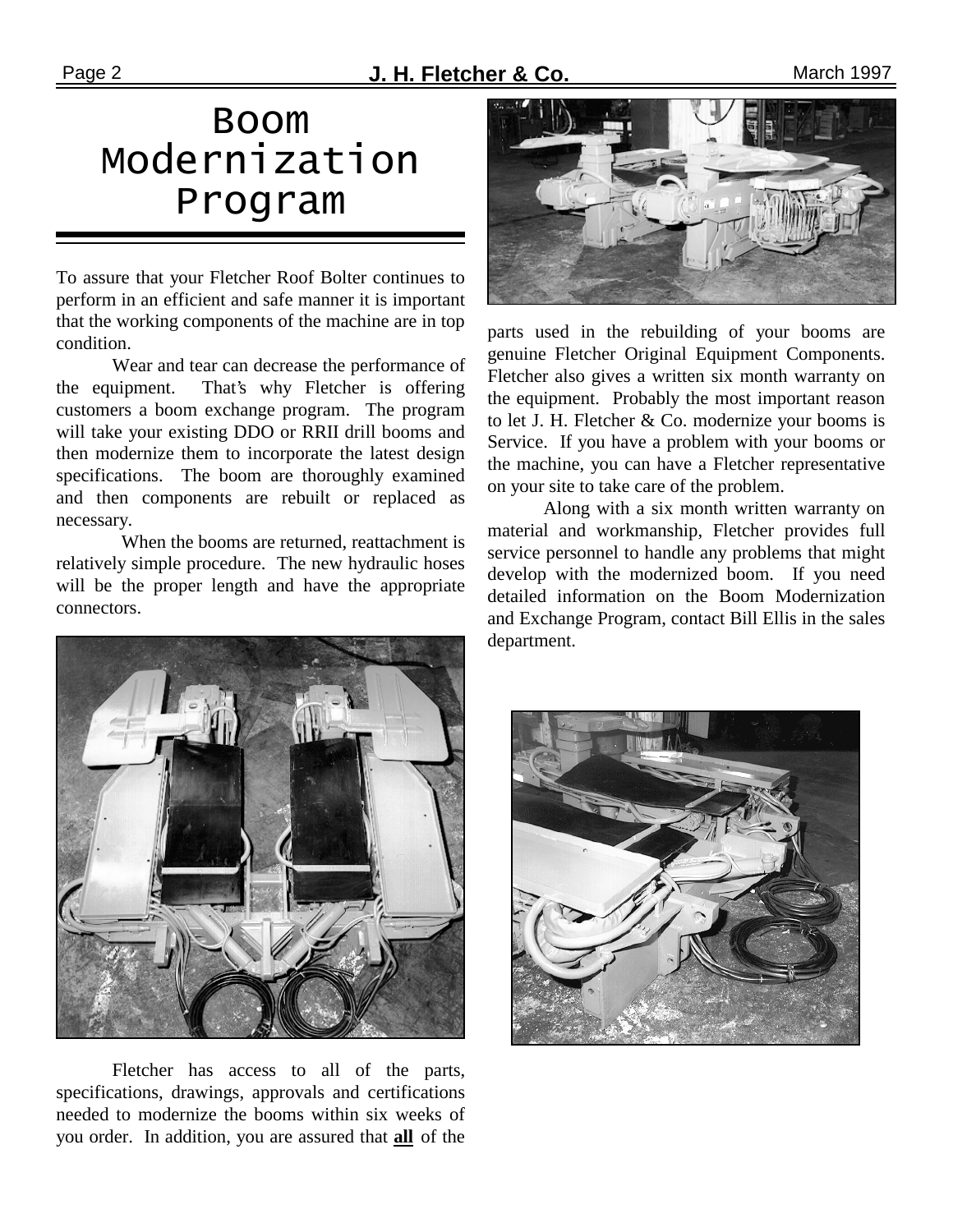## **FLETCHER JOYSTICK DRILLING CONTROL MAINTENANCE REMINDERS**

#### **NEVER MODIFY OR USE REPAIR OR REPLACEMENT PARTS WHICH DO NOT MEET ORIGINAL EQUIPMENT MANUFACTURER'S (OEM) SPECIFICATIONS**

#### **MAKE REGULAR INSPECTIONS:**

#### DIRT:

Remove dirt from area between bottom of joystick and valve tray

#### PINS:

Make sure all pins are installed

Install replacement pins as required

Make sure all pins are fitted with E-Clips

Install E-Clips where clips are missing

Make sure pins are not bent or broken.

Replace all bent or broken pins

#### VALVE SPOOLS:

 Make sure both valve spools operate freely in both directions are return to the center, or neutral position when released.

> If valve spools do not move freely - replace valve chest - then make the same check on the replacement valve chest spools.

#### GENERAL FIT AND TIGHTNESS:

Check overall mechanism for fit and tightness.

 If there is excessive looseness in the mechanism replace pins, bearings or the entire mechanism as required to eliminate the looseness.

#### **LUBRICATION:**

All of the joystick bearings are sealed and do not require further lubrication.